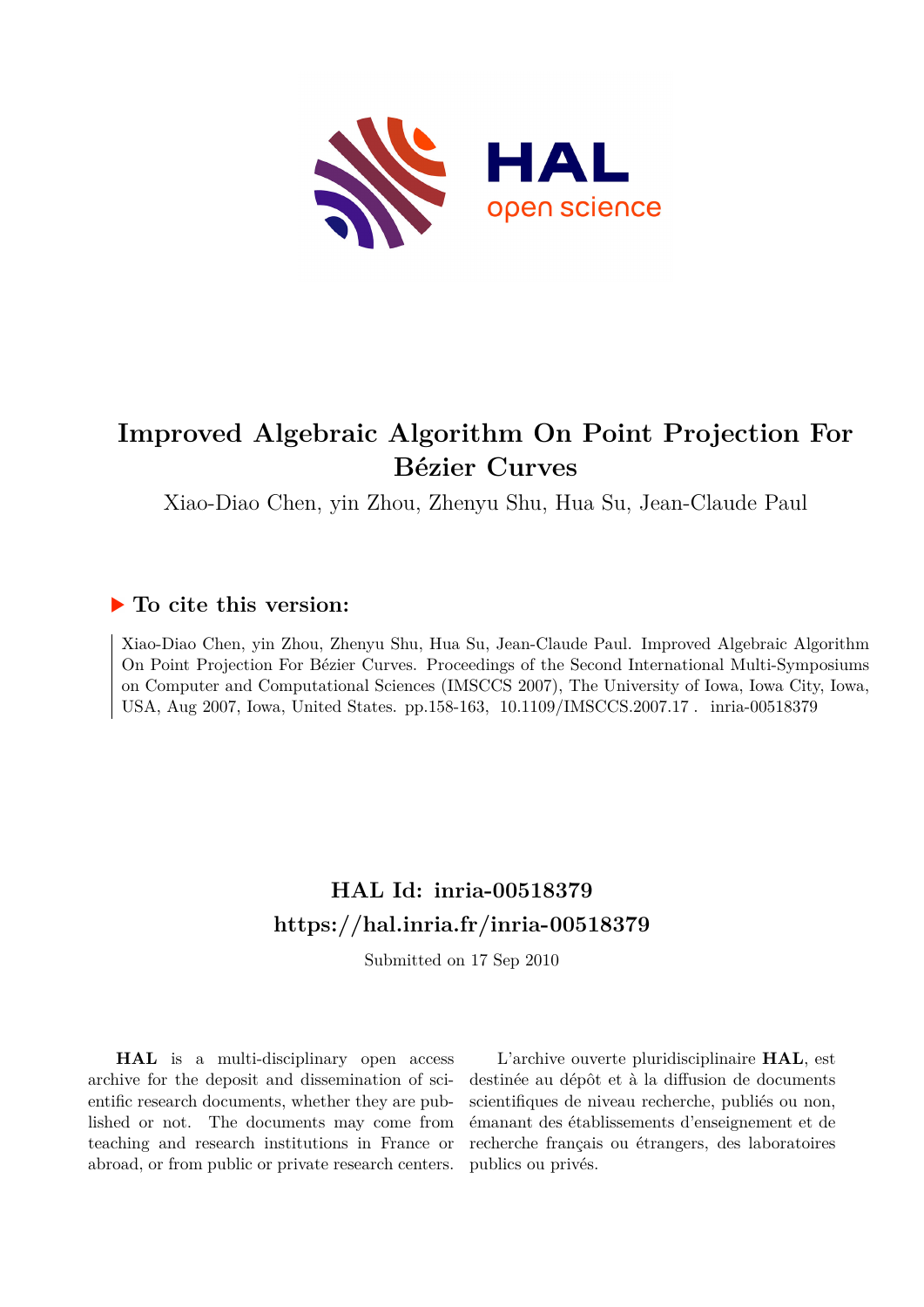# **Improved Algebraic Algorithm On Point Projection For Bézier Curves**

Xiao-Diao Chen<sup>1,3</sup>, Yin Zhou<sup>1</sup>, Zhenyu Shu<sup>1</sup>, Hua Su<sup>2</sup>, Jean-Claude Paul<sup>2,3</sup>

1. Ningbo Institute of Technology, Zhejiang University, Zhejiang, 315100, P.R. China

2. School of Software, Tsinghua University, Beijing 100084, P.R. China

3. INRIA, France

littlerain-szy@163.com myedge-2000@tom.com chenxd00@mails.tsinghua.edu.cn huas@mails.tsinghua.edu.cn paul@tsinghua.edu.cn

#### **Abstract**

This paper presents an improved algebraic pruning method for point projection for Bézier curves. It first turns the point projection into a root finding problem, and provides a simple but easily overlooked method to avoid finding invalid roots which is obviously irrelative to the closest point. The continued fraction method and its expansion are utilized to strengthen its robustness. Since NURBS curves can be easily turned into Bézier form, the new method also works with NURBS curves. Examples are presented to illustrate the efficiency and robustness of the new method.

#### **Keywords**

Point projection; NURBS curve; Continued fraction method; Algebraic pruning method

### 1 Introduction

The point projection problem is to find the closest point on the curve to a given point, and return the corresponding parameter of the closest point [5; 11; 14; 22; 18; 27]. It is very important in geometric modeling, computer graphics and computer vision [11; 14; 22; 18]. It is also essential for the B-spline curve fitting problem [30].

Given a point **p** and a Bézier curve  $q(u)$  of degree p, the point projection problem can be described mathematically as to find  $u^*$ , such that

$$
\|\mathbf{p} - \mathbf{q}(u^*)\| = \min\{\|\mathbf{p} - \mathbf{q}(u)\| \ | u \in [0, 1]\}.
$$
 (1)

If  $u^* \notin \{0, 1\}$ , then Mortensen and Zhou [16; 33] give a necessary condition mathematically as follows,

$$
(\mathbf{p} - \mathbf{q}(u^*)) \cdot \mathbf{q}'(u^*) = 0,\tag{2}
$$

where  $q'(u)$  denotes the derivative of  $q(u)$ . The closest point can be obtained by solving Equation (2). There are many methods on solving all the real roots of a polynomial equation, such as Newton's method [2; 9; 17; 22], Sturm se-

quence method [1; 23; 31], Bézier clipping method [20; 26], hybrid method [17; 23], and so on [19; 18; 29].

However, not all roots are necessary to be computed. The pruning technique based on the subdivision of the curve is able to reduce the unnecessary computation [9; 12; 13; 14; 22], whose aid is to obtain a good initial value for the Newton-Raphson method. The Newton-Raphson method needs a good initial value for achieving the convergent result [23; 28]; otherwise, it may give a wrong answer or even fail [14; 21; 22]. Each subdivision step of a Bézier curve of degree p in the space  $\mathbb{R}^m$  requires  $p(p+1)m/2$  additions and  $p(p+1)m/2$  multiplications for the non-rational case, or  $p(p+1)(m+1)/2$  additions and  $p(p+1)(m+1)/2+2p+1$ multiplications for the rational case [4; 6; 20; 21]. To obtain a good enough initial value, it is necessary to subdivide the curve in a very high lever, which leads to too much expensive computation time on subdivision.

The algebraic method of solving the roots of a polynomial equation costs less computation on subdivision, and the geometric method based on the subdivision of the Bézier curves prunes some unnecessary computation. Combining with these two methods, this paper presents an algebraic pruning method for the point projection problem for Bézier curves. The new method spends much fewer computation time on subdivision and obtains higher efficiency. Our method first isolates all the different real roots, then provides a method to prune most of the unnecessary roots, finally combines bisection method with Newton's method to subdivide the object function instead of the curve, until it obtains the exact solutions within a given tolerance.

We assume that the Bézier curve is defined by

$$
\mathbf{q}(u) = \frac{\sum_{i=0}^{p} B_{i,p}(u) w_i \mathbf{P}_i}{\sum_{i=0}^{p} B_{i,p}(u) w_i} = \frac{\mathbf{V}(u)}{w(u)}, \ \ 0 \le u \le 1, w_i > 0,
$$
\n(3)

where  $p$  is the degree of the curve,  $P_i$  are the control points in the space  $\mathbb{R}^3$ , u is the parameter of the curve,  $\{w_i\}$  are the weights, and  ${B_{i,n}(u)}$  are the pth-degree Bernstein basis functions. We assume that the closest point to the testing point **p** is not a end point of the curve.

This paper is organized as follows. Section 2 presents the outline of the new algorithm. Section 3 gives correspond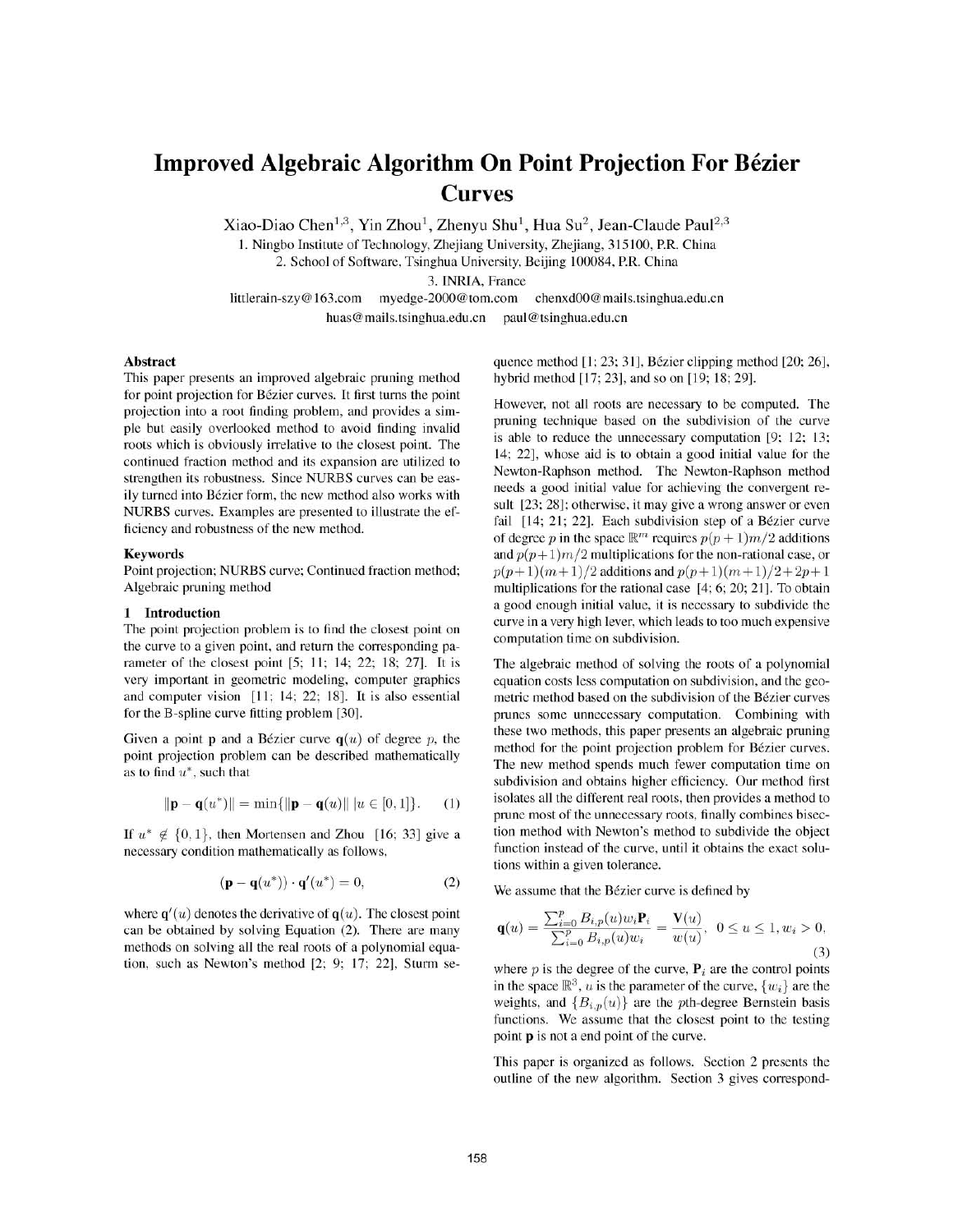ing complexity analysis, and shows several examples. Some conclusions are drawn at the end of this paper.

#### **2 Outline of the algebraic pruning algorithm**

Our algorithm has three steps. Firstly, we obtain the object polynomial function from Equation (2) and isolate all of its different real roots. Secondly, by using a simple but easily overlooked classification method, we prune most of the unnecessary roots. Finally, by combining the bisection method with the Newton's method, we subdivide the object function instead of the curve to obtain the exact roots and choose the resulting root.

#### **Isolating the object polynomial equation**

Substituting Equation (3) into Equation (2), and multiplying  $w(u)^3$ , we obtain the object polynomial equation

$$
g(u) = (w(u)\mathbf{V}'(u) - w'(u)\mathbf{V}(u)) \cdot (w(u)\mathbf{p} - \mathbf{V}(u)) = 0.
$$
  
(4)

If the curve  $\mathbf{q}(u)$  is a non-rational Bézier curve, i.e.,  $w(u) =$ 1, then the polynomial function  $q(u)$  is of degree at most  $2p$ . If the curve  $q(u)$  is a rational Bézier curve,  $q(u)$  becomes a polynomial of degree at most  $3p - 1$ . There are many methods for isolating all the real roots of a polynomial equation, such as the Sturm sequence method [1; 31], the nodal mapping method [12], the cone test method [9; 13], the Newton interval method [10], the Descartes method [7; 8; 25]. This paper utilizes the Sturm sequence method to isolate the real roots of  $g(u)$ . The Sturm sequence  $\{S_i(u)\}_{i=0}^k$  for  $g(u)$  can<br>be constructed as follows be constructed as follows.

$$
S_0(u) = g(u),
$$
  
\n
$$
S_1(u) = g'(u),
$$
  
\n
$$
S_i(u) = S_{i-2}(u) - R_i(u)S_{i-1}(u), \quad i \ge 2,
$$

where  $R_i(u)$  and  $S_i(u)$  are the quotient and the remainder of  $S_{i-2}(u)$  divided by  $S_{i-1}(u)$ , respectively. When the Sturm sequence has been constructed, it only needs  $n$  times multiplication and additions for each iterative step, where  $n$  is the degree of  $g(u)$  [1; 31]. So it is very efficient to isolate the real roots. The precision requirement for computing the Sturm sequence may be quite high [24], and the similar continued fraction method is introduced to strengthen its robustness. Suppose that  $g(u) = \sum_{j=0}^{n} b_j u^{n-j}$ ,  $S_i(u) = \sum_{j=1}^{n} (i)$ ,  $n \neq j$ ,  $j \neq j$ ,  $m \neq j$  $\sum_{j=0}^{n-i} a_j^{(i)} u^{n-i-j}$ , and  $R_i(u) = T_i u + M_i$ . We have

$$
a_j^{(0)} = b_j,
$$
  
\n
$$
a_j^{(1)} = (n-j)a_j^{(0)},
$$
  
\n
$$
T_i = a_0^{(i-2)}/a_0^{(i-1)},
$$
  
\n
$$
M_i = (a_1^{(i-2)} - T_i a_1^{(i-1)})/a_0^{(i-1)},
$$
  
\n
$$
a_j^{(i)} = a_{j+2}^{(i-2)} - M_i a_{j+1}^{(i-1)} - T_i a_{j+2}^{(i-1)}.
$$

Thus,  $\{a_j^{(i)}\}$  can be computed by using the similar continued fraction method. If  $f_{h,1}$  are rational real number, then ued fraction method. If  $\{b_j\}$  are rational real number, then all coefficients  $\{a_j^{(i)}\}$  of the functions in the Sturm sequence<br>are described in fraction. When u is a rational real number are described in fraction. When  $u$  is a rational real number, the corresponding value of  $S_i(u)$  can be described in fraction, which can be computed accurately with long integer arithmetic. And the above method can be very robust.

## **Pruning technique based on a classification method**

The square distance between point **p** and  $q(u)$  is

$$
f(u) = \|\mathbf{p} - \mathbf{q}(u)\|^2.
$$

The derivative of  $f(u)$  is

$$
f'(u) = \frac{g(u)}{w(u)^3}.
$$

Since  $w_i > 0$ , we have  $w(u) > 0, \forall u \in [0, 1]$ . Thus,  $f'(u)$  has the same sign as  $g(u)$  in the interval [0, 1]. Let  $(a_i, b_i) \in [0, 1]$  be the *i*th interval obtained in the first step, which contains only one root of  $g(u)$ . Suppose  $g(a_i) \neq 0$ ,  $g(b_i) \neq 0$ , and  $r_i \in (a_i, b_i)$  is the root of  $g(u)$ . For each interval  $(a_i, b_i)$ , according to the signs of  $g(a_i)$  and  $g(b_i)$ ,  $f(u)$ can be classified into four cases, which are  $(+, -), (+, +),$  $(-, -)$  and  $(-, +)$ , as shown in Fig. 1(a),(b),(c) and (d). In the cases 1(a),(b) and (c),  $f(u)$  doesn't reach the local minimum value at  $r_i$ . Thus, in these three cases, we needn't compute the root  $r_i$ . So we only need to consider the case when  $g(a_i) < 0$  and  $g(b_i) > 0$ , as shown in the case 1(d).

By this simple but easily overlooked classification, we are able to prune most of the invalid intervals obtained in the first step.



Figure 1: Four cases of  $f(u)$  in a sub-interval.

### **Computing the remaining roots of**  $g(u)$

For each remaining interval  $(a_i, b_i)$ , it requires to compute the corresponding root  $r_i$  of  $q(u)$ . The Newton method may converge rapidly, and the bisection method seems stable for calculating the roots. This paper combines the bisection method with Newton's method to compute the real roots, which is a tradeoff but reasonable way [32]. We only need to deal with the case when  $g(a_i) < 0$  and  $g(b_i) > 0$ .

**Algorithm 1:**Bisection algorithm of computing a root of  $g(u)$  in an interval.

**Input:** a tolerance 
$$
\tau
$$
,  $g(u)$ , an interval  $(a_i, b_i)$  such that  $g(a_i) < 0$  and  $g(b_i) > 0$ , and there is a unique root of  $g(u)$  in  $(a_i, b_i)$ .  
\n**Output:** The unique root  $x_i$  of  $g(u)$ .

**Output:** The unique root  $r_i$  of  $g(u)$ .

1. If  $b_i - a_i < \tau$ , let  $r_i = (a_i + b_i)/2$ , go to Step (5);

2. Let  $m_i = (a_i + b_i)/2$ ; Compute the value of  $g(m_i)$ ;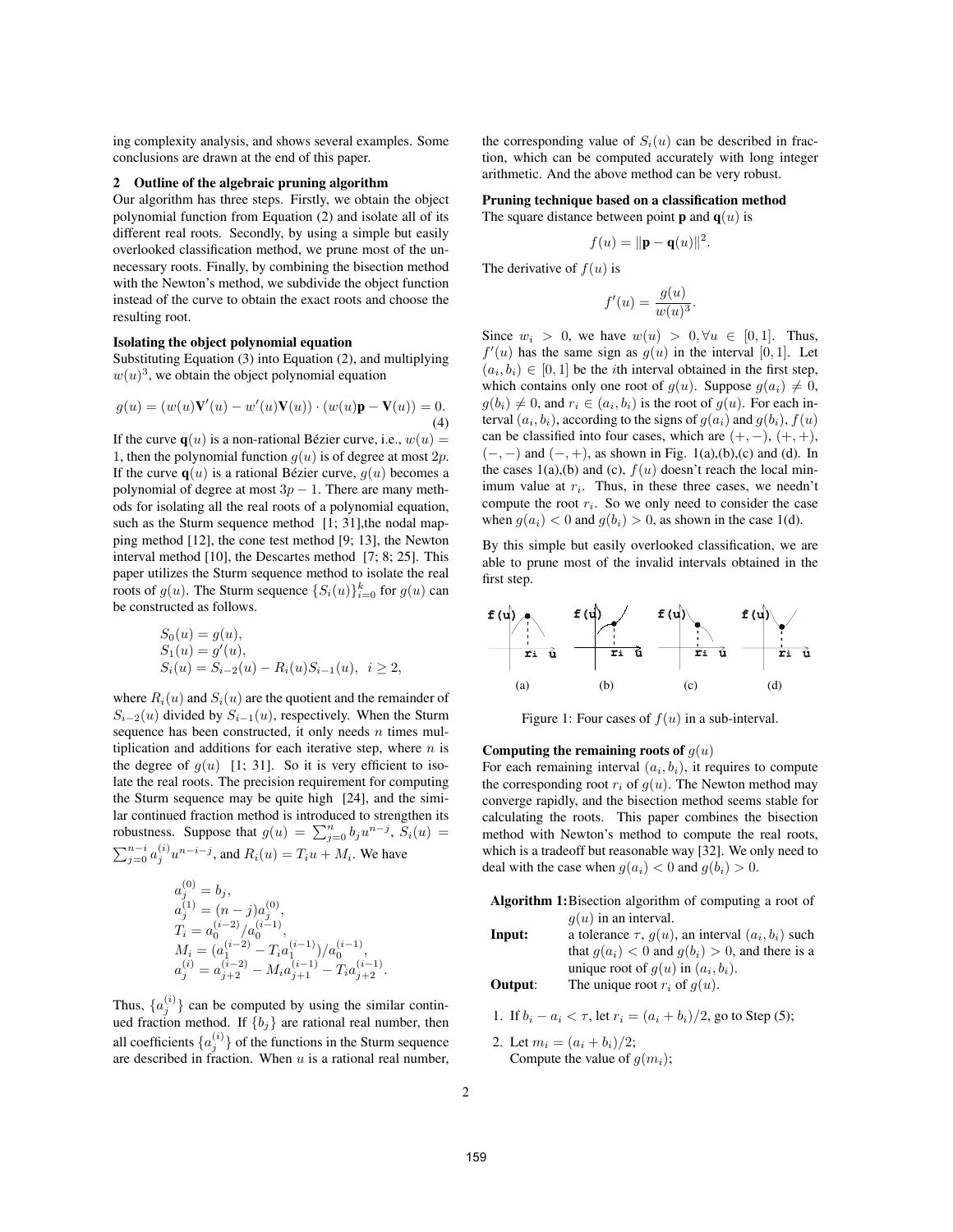- 3. If  $g(m_i)=0$ , then  $r_i = m_i$ , go to Step (5);
- 4. Set  $a_i = m_i$  when  $g(m_i) < 0$ , or set  $b_i = m_i$  when  $g(m_i) > 0$ ; Go to Step (1);
- 5. **End** of the algorithm.

When all the  $\{r_i\}$  have been computed, we choose the value r<sup>∗</sup> such that  $f(r^*) = \min\{f(u)|u \in \{r_i\} \cup \{0,1\}\}\,$ , and return the corresponding point  $q(r^*)$  as the closest point. The new algorithm for the point projection problem is generalized as follows.

Algorithm 2: Algorithm of point projection for a Bézier curve.

| Input:  | A Bézier curve and a given point <b>p</b> . |
|---------|---------------------------------------------|
| Output: | The closest point and the corresponding pa- |
|         | rameter $u^*$ .                             |

- 1. Compute the function  $g(u)$  and  $f(u)$ ; Isolate the different real roots of  $q(u)$  into several intervals  $\{(a_i, b_i)\}\$ by using the Descartes method;
- 2. Prune the invalid intervals with a simple classification method;
- 3. For each remaining interval, combine the bisection method with Newton's method to calculate the unique root;
- 4. Choose the very root  $u^*$  such that  $f(u^*)$  =  $\min\{f(u)|u \in \{r_i\}\cup\{0,1\}\}\,$ , and return the corresponding point  $q(u^*)$  as the closest point.
- 5. **End** of the algorithm.

#### **3 Complexity analysis and examples**

The pruning method based on the subdivision of the curve utilizes the geometric property of the curve, and we call it a geometric pruning method. Our method is based on the subdivision of the algebraic function  $q(u)$ , and we call it an algebraic pruning method.

We provide a simple complexity analysis between these two methods. For the convenience of comparison, we assume that both the geometric and algebraic pruning method will use the Newton-Raphson method when the remaining parameter interval is within a given tolerance after pruning process. Based on such assumption, the total number of pruning step can be taken as the same, and one needs to comparison the computation time for each pruning step. For the geometric pruning method, each pruning step consists of curve subdivision and geometric judging computation, here we only consider the computation time on curve subdivision. For the algebraic pruning method, there are two stages, one is to isolate the real roots, and the other is to prune the remaining intervals with the bisection method. In the bisection method,

it is to evaluate the value of  $g(u)$  in Equation (4). With Horner's method [15], the computation time for the bisection method is equal to the degree of  $g(u)$ . Table 1 shows the computation time comparisons between the geometric pruning method (**GPM**) and Sturm sequence method (**SSM**).

Table 1: Multiplication times for each pruning step

| <b>GPM</b>                                                       | <b>SSM</b> |                  |  |  |  |  |
|------------------------------------------------------------------|------------|------------------|--|--|--|--|
|                                                                  | Isolation  | <b>Bisection</b> |  |  |  |  |
| $r_1p(p+1)+r_2$                                                  | $2d^*$     | $d^*$            |  |  |  |  |
| where                                                            |            |                  |  |  |  |  |
| $\int r_1 = 3/2, r_2 = 0, d^* = 2p - 1$ , for non-rational case, |            |                  |  |  |  |  |
| $r_1 = 2, r_2 = 2p + 1, d^* = 3p - 1$ , for rational case.       |            |                  |  |  |  |  |

For each pruning step, the algebraic method is much faster that the geometric method. But general algebraic method will compute all the real roots, while the geometric method can prune part of invalid roots. Finally, sometimes the total computation time of the geometric method may be less. The new method is able to prune most of invalid roots and speeds up the algebraic method very much, which leads to less computation time than the geometric method, shown as examples 1 and 2. Here we select the methods in [14; 27] as the geometric pruning method (**GPM**). We also comparison the general algebraic method (**GAM**) with our improved algebraic method(**IAM**). All examples are implemented under Windows PC 1.7G with 512M memory.



Figure 2: Point projection for Bézier curves of degree 3 (a), 6(b), 8(c) and 10(d).

**Example 1.** Fig. 2 shows projection examples for Bézier curves of degree 3,6,8 and 10, respectively. In these cases, we select 200 points for each Bézier curve. The corresponding results are shown in Table 2. In Table 2,  $T_q$ ,  $T_a$  and  $T_i$ denote the corresponding computation time of **GPM**, **GAM**,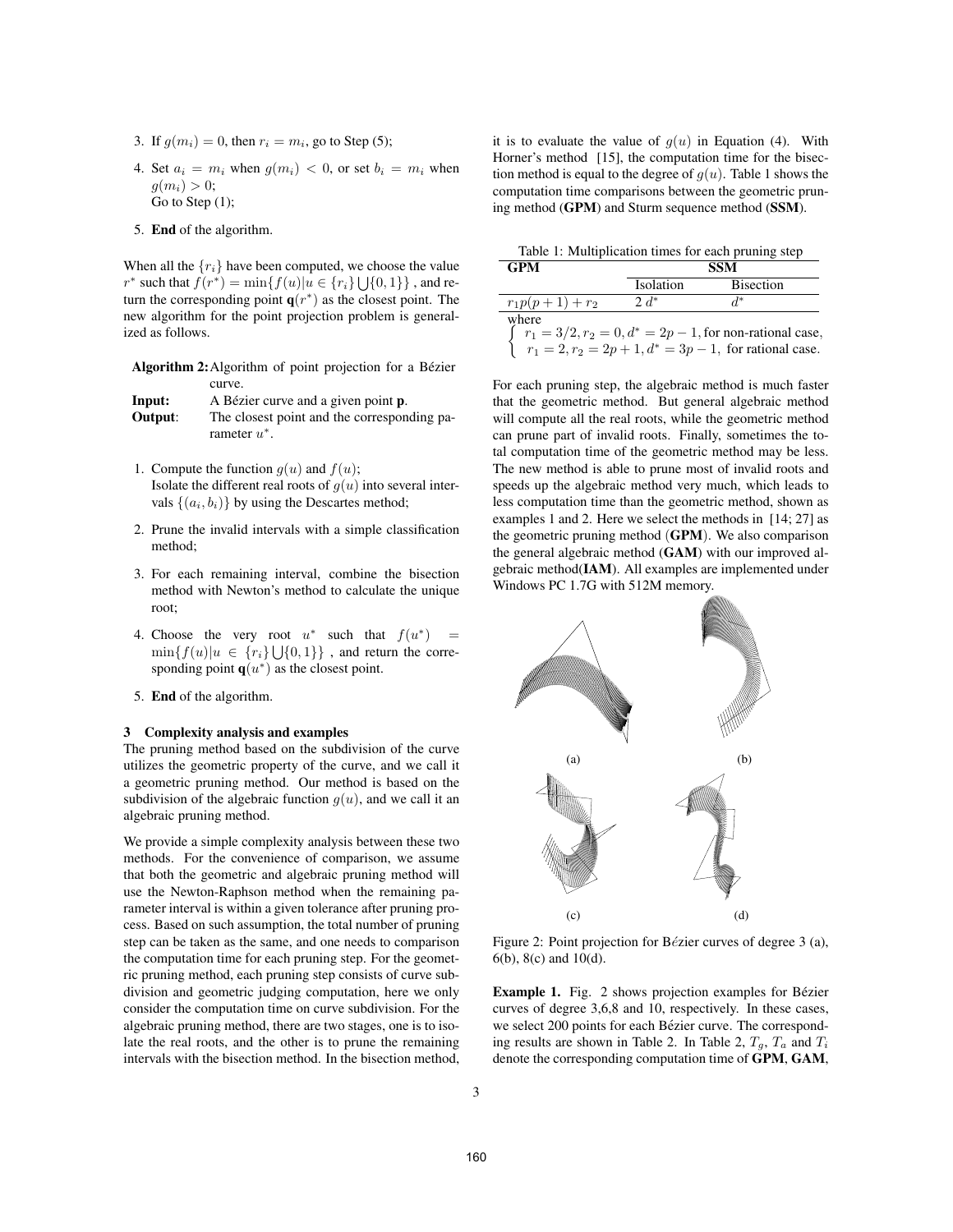and **IAM** with the unit millisecond. As shown in Table 2, **IAM** are more rapid than **GPM** and **GAM**.

Table 2: Resulting computation time for the point projection problem of Bézier curves

|       | problem of Bellet car res |            |            |            |
|-------|---------------------------|------------|------------|------------|
| Time  | Fig $2(a)$                | Fig $2(b)$ | Fig $2(c)$ | Fig $2(d)$ |
| $T_q$ | 0.017ms                   | $0.051$ ms | 0.061ms    | $0.071$ ms |
| $T_a$ | 0.013ms                   | 0.036ms    | $0.051$ ms | 0.072ms    |
| $T_i$ | 0.007ms                   | 0.013ms    | 0.018ms    | 0.025ms    |
|       |                           |            |            |            |

In Table 3,  $N_k$  denotes the number of points whose corresponding distance error are within the tolerance  $10^{-k}$ ,  $k = 5, 6, \dots, 9$ . As shown in the Table 3, the numbers  $N_9$ and  $N_8$  in the improved method **IAM** are larger than those numbers in **GPM** and **GAM**.

**Example 2.** Fig. 3 shows point inversion examples for Bézier curves of degree 4,5,7 and 9, respectively. For each case, we select 201 points at parameter  $\{i/200\}_{i=0}^{200}$  on the corresponding Bézier curve. The corresponding results are corresponding Bézier curve. The corresponding results are shown in Table 4. In Table 4,  $T_m$  denotes the corresponding computation time with the unit millisecond, and  $N_k$  denotes the number of points whose corresponding error are within the tolerance 10−k. As shown in Table 4, **IAM** is more rapid than **GPM** method. For all the examples shown in Fig. 4, all the resulting points by **IAM** are within the tolerance 10−<sup>8</sup>, and there are more points within the tolerance 10−<sup>6</sup>, 10−<sup>7</sup>, 10−<sup>8</sup> or 10−<sup>9</sup> in **IAM** than **GPM**.



Figure 3: Point inversion for Bézier curves of degree 4 (a), 5(b), 7(c) and 9(d).

#### **4 Conclusion**

The algebraic method turns the point projection problem for Bézier curves into a root-finding problem of a polynomial equation. Usually, it will compute all the real roots. This paper provides an improved method, which reduce most of the computation for finding the invalid real roots. It also introduces a similar continued fraction method to improve the robustness of the new method. The new method can pruning most of the invalid roots as the geometric methods do, but the computation time for each pruning step is much less than the geometric methods, which are based on the subdivision of the curve itself. Examples are shown to illustrate the efficiency and the robustness of the new method.

#### **Acknowledgement**

The research was supported by the Chinese 973 Program (2004CB719403,2004CB318000), the National Science Foundation of China (60403047,60533070) and Ningbo Science Foundation(2007A610046).

### **References**

- [1] Acton F.S., Witkins W. Numerical methods that work(2nd printing). Washington : *Mathematical Association of America*, 1990.
- [2] Abramchuk V.S.,Lyashko S.I. Solution of equations with one variable. *Journal of Mathematical Sciences* 2002, 109(4):1669–1679.
- [3] Aliashvili T. Counting real roots of polynomial endomorphisms. *Journal of Mathematical Sciences* 2003,118(5):5325–5346.
- [4] Boehm, W. Inserting new knots into B-spline curves. *Computer-Aided Design* 1980, 12(2):199–201.
- [5] Chen X.D., Su H., Yong J.H., Paul J.C., Sun J.G. A counterexample on point inversion and projection for NURBS curve. *Computer Aided Geometric Design* 2007, 24:302.
- [6] Cohen E., Lyche T., Riesebfeld R. Discrete B-splines and subdivision techniques in computer-aided geometric design and computer graphics. *Computer Graphics and Image Processing* 1980, 14(2):87–111.
- [7] Collins G.E., Akritas A.G. Polynomial real root isolation using Descarte's rule of signs. *Proceedings of the third ACM symposium on Symbolic and algebraic computation*, 1976, pp. 272–275.
- [8] Collins G.E. Polynomial minimum root separation. *Journal of Symbolic Computation* 2001, 32(5):467– 473.
- [9] Elber G.,Kim M.S. Geometric constraint solver using multivariate rational spline functions. *Proceedings of the sixth ACM symposium on Solid modeling and applications*, 2001, pp.1-10.
- [10] Hansen E. R., Greenberg R. I. Interval Newton method. *Applied Mathematics and Computation* 1983, 12(2-3):89–98.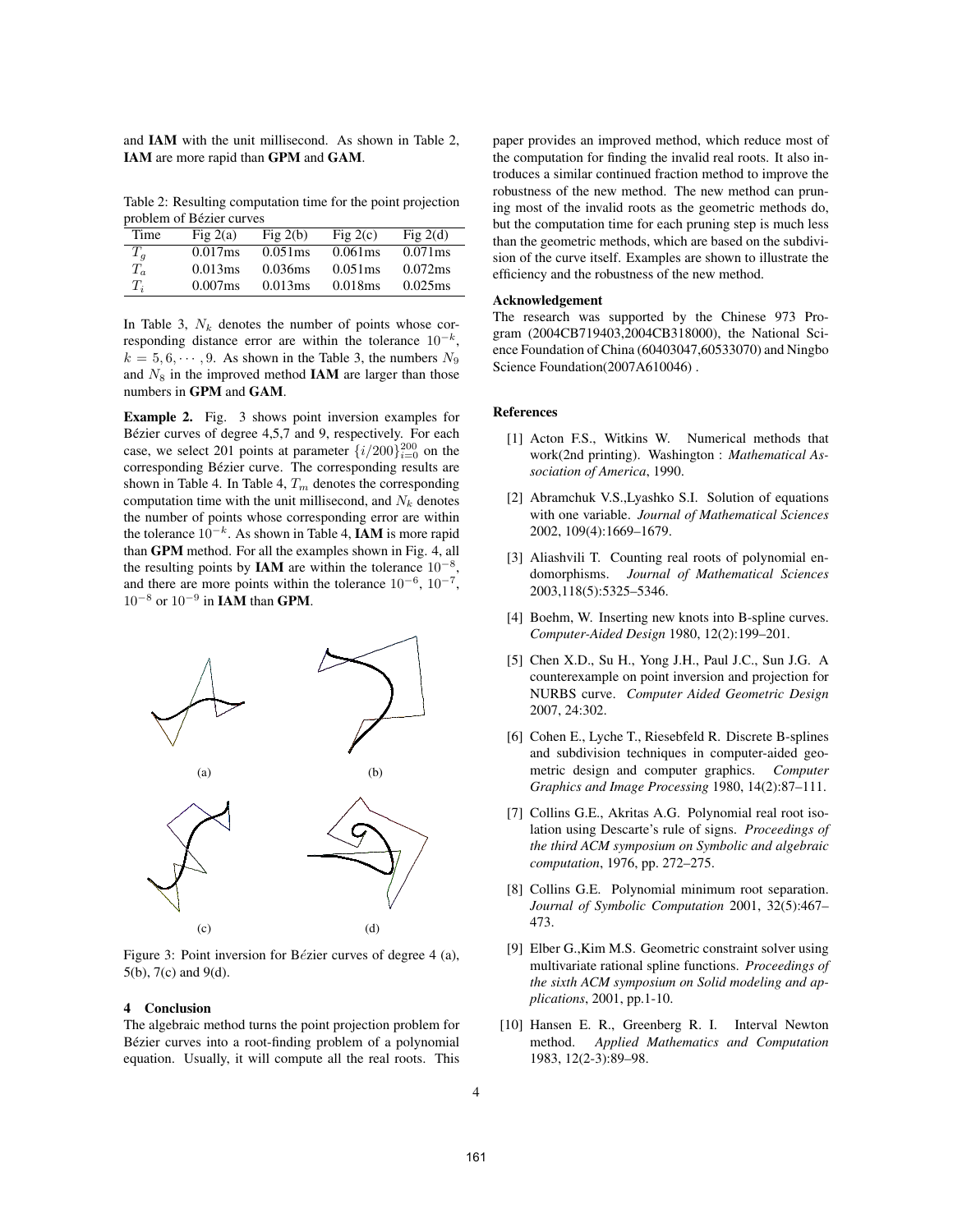Table 3: Point numbers within different tolerances

| Num         | Fig $2(a)$ |                   | Fig $2(b)$ |  |            | Fig $2(c)$        |            |            | Fig $2(d)$        |            |  |            |             |            |
|-------------|------------|-------------------|------------|--|------------|-------------------|------------|------------|-------------------|------------|--|------------|-------------|------------|
|             |            |                   |            |  |            |                   |            |            |                   |            |  |            |             |            |
|             |            | $T_q$ $T_a$ $T_i$ |            |  |            | $T_q$ $T_a$ $T_i$ |            |            | $T_q$ $T_a$ $T_i$ |            |  | $T_a$      | $T_a$ $T_i$ |            |
| $N_{\rm Q}$ | 67         | 120               | - 120      |  | 50         | 135 136           |            | 50         | 87                | 104        |  | 105        | - 51        | -113       |
| $N_{\rm s}$ | 111        | 200 200           |            |  | 93         | 199               | 200        | 104        | 150               | <b>200</b> |  | 149        | 150         | <b>200</b> |
| $N_7$       | 164        | 200               | - 200      |  | 140        | 200               | 200        | 167        | 194               | 200        |  | 190        | 184         | 200        |
| $N_{6}$     | 198        | <b>200</b>        | <b>200</b> |  | <b>200</b> | <b>200</b>        | <b>200</b> | <b>200</b> | 196               | <b>200</b> |  | 196        | 188         | <b>200</b> |
| $N_5$       | 200        | 200 200           |            |  | <b>200</b> | <b>200</b>        | <b>200</b> | <b>200</b> | 198               | <b>200</b> |  | <b>200</b> | 196         | <b>200</b> |

Table 4: Resulting computation time for the point inversion problem of Bézier curves

|           | Fig $4(a)$ |       |       | Fig $4(b)$ |            | Fig $4(c)$ | Fig $4(d)$ |            |  |
|-----------|------------|-------|-------|------------|------------|------------|------------|------------|--|
|           | GPM        | IAM   | GPM   | IAM        | <b>GPM</b> | IAM        | <b>GPM</b> | <b>IAM</b> |  |
| $T_m(ms)$ | 0.017      | 0.011 | 0.026 | 0.015      | 0.028      | 0.020      | 0.060      | 0.043      |  |
| $N_9$     | 52         | 88    | 128   | 132        | 96         | 112        | 92         | 98         |  |
| $N_8$     | 88         | 201   | 172   | 201        | 120        | 201        | 130        | 201        |  |
| $N_7$     | 138        | 201   | 178   | 201        | 160        | 201        | 158        | 201        |  |
| $N_6$     | 201        | 201   | 201   | 201        | 201        | 201        | 201        | 201        |  |

- [11] Hu S.M., Wallner J. A second order algorithm for orthogonal projection onto curves and surfaces. *Computer Aided Geometric Design* 2005, 22(3):251–260.
- [12] Johnson D.E., Cohen E. A framework for efficient minimum distance computations. *Proceedings of IEEE Intemational Conference on Robotics* & *Automation* 1998, pp. 3678–3684.
- [13] Johnson D.E., Cohen E. Distance extrema for spline models using tangent cones. *Proceedings of the 2005 conference on Graphics Interface* 2005, pp.169–175.
- [14] Ma Y.L., Hew W.T. Point inversion and projection for NURBS curve and surface: Control polygon approach. *Computer Aided Geometric Design* 2003, 20(2):79–99.
- [15] Mishina A.P., Proskuryakov I.V. Higher algebra: linear algebra, polynomials, general algebra (1st English edition). *Oxford, Pergamon Press Ltd.,* 1965.
- [16] Mortenson M.E. *Geometric modeling*. New York : Wiley, 1985.
- [17] Patrikalakis N., Maekawa T. Shape interrogation for computer aided design and manufacturing. Springer, 2001.
- [18] Pegna J., Wolter F.E. Surface curve design by orthogonal projection of space curves onto free-form surfaces. *Journal of Mechanical Design, ASME Transactions* 1996, 118(1):45–52.
- [19] Petkovic M., Petkovic L., Ilic S. The guaranteed convergence of Laguerre-like method. *Computers and Mathematics with Applications* 2003, 46(2):239–251.
- [20] Phien H.N., Dejdumrong N. Efficient algorithms for Bézier curves. Computer Aided Geometric Design 2000, 17(3):247–250.
- [21] Piegl L., Tiller W. *The NURBS book*. New York: Springer, 1995.
- [22] Piegl L., Tiller W. Parametrization for surface fitting in reverse engineering. *Computer-Aided Design* 2001, 33(8):593–603.
- [23] Press W.H., Teukolsky S.A., Vetterling W.T., Flannery B.P. Numerical recipes in C: the art of scientific computing (Second Edition). New York : *Cambridge University Press*, 1992.
- [24] Reif J.H. An  $O(n \log^3 n)$  algorithm for the real root problem. *Foundations of Computer Science* 1993, pp.626–635.
- [25] Rouillier F., Zimmermann P. Efficient isolation of polynomial's real roots. *Journal of Computational and Applied Mathematics* 2004, 162(1):33–50.
- [26] SederbergT.W., Nishita T. Curve intersection using Bezier clipping. *Computer-Aided Design* 1990, 22(9):538-549.
- [27] Ilijas Selimovic. Improved algorithms for the projection of points on NURBS curves and surfaces. *Computer Aided Geometric Design* 2006, 23:439-445.
- [28] Wait R. The Numerical Solution of Algebraic Equations. Wiley, Chichester, 1979.
- [29] Wu X., Fu D. New High-order convergence iteration methods without employing derivatives for solving nonlinear equations. *Computers and Mathematics with Applications*, 2001, 41(3):489–495.

162